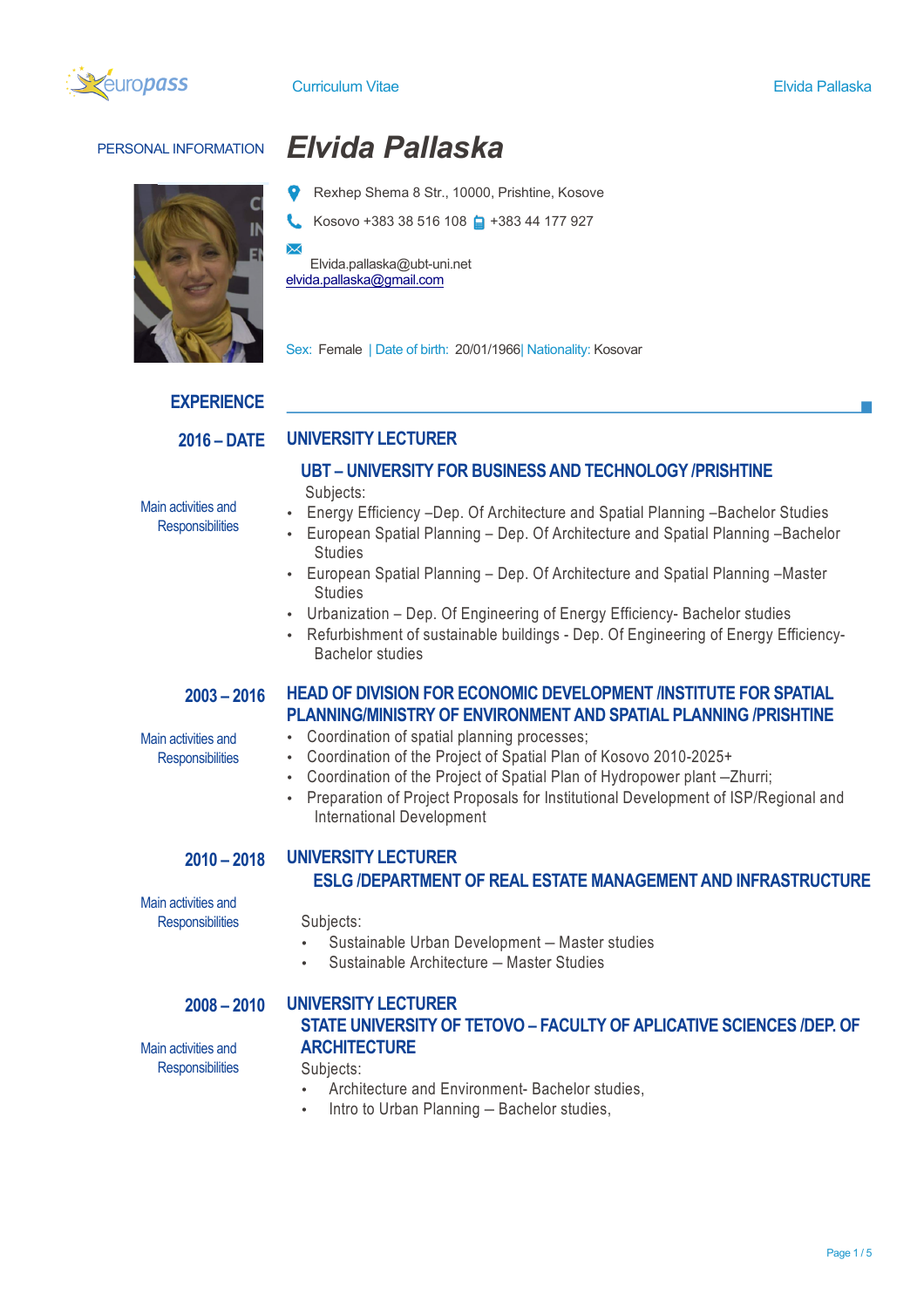

Main activities and **Responsibilities** 

Main activities and **Responsibilities** 

Main activities and **Responsibilities** 

### **2006 – 2007 LOCAL CONSULTANT UNDP - PRISHTINE**

### Management of the research:

• Evaluation of the existing capacities and needs of the Kosovo institutions, evaluation of documents and priorities set by the Environmental Strategy and Action Plan, compatibility with the RIO convention and other EU Environmental Acquis.

### **2001 – 2003 TASK MANAGER – HOUSING DEPARTMENT/ EUROPEAN COMMISSION/EUROPEAN AGENCY FOR RECONSTRUCTION/ PRISHTINE**

- Management support for the implementation of Housing Reconstruction Programme 2001&2002, 4800 houses/ 50,000 vulnerable people, 11 municipalities;
- Managed supply open tender of construction materials, with the savings of 12%, that resulted with the decision of more houses to be reconstructed;
- Managed the Minority Survey in 30 locations throughout Kosovo, done as for the support to UNMIK – Directorate of Reconstruction;
- Supervised, surveyed implementation of UN organization as HPD/HPCC, commented conditionality of any future funding, resulted with the proposal of financially lower cost demand& time;

### **1999 – 2001**

# **TASK MANAGER – UNIVERSITY PROJECT**

# **EUROPEAN COMMISSION/ INTERNATIONAL MANAGEMENT GROUP - PRISHTINE**

Management of Pristina University reconstruction programme:

- Management of the assessment of Prishtina University buildings, budget of 4.4 m EURO.
- Liaison with UNMIK/PU/SC/EAR and all other relevant representatives of rehabilitation of PU buildings.
- Evaluation of the investments for possible extension of the works with the second phase of the rehabilitation
- Evaluation and made new proposals, according to the needs for the rehabilitation of other University buildings in the future;

### **1998 – 1999**

Main activities and **Responsibilities** 

### **ENGINEERING TEAM LEADER CHILDREN'S AID DIRECT/ Reading/UK NGO-BASED IN PRISTINA**

- Shelter and water/sanitation reconstruction programmes of ECHO, UNHCR, UNICEF, USAID, in Kosovo and FYRoM;
- Managed the rehabilitation of 10 schools within the period of 8 weeks of cat III and IV, resulted with the success start of the academic year '99, in Kosovo and FYRoM.

### **1994 – 1998**

### **ARCHITECT PROARCH-PRISHTINA/ PRIVATE OFFICE FOR DESIGN, PLANNING AND ENGINEERING**

Main activities and

• Design and consultancy service provision, consulting and supervision on site

**Responsibilities** 

© European Union, 2002-2017 | europass.cedefop.europa.eu Page 2 / 5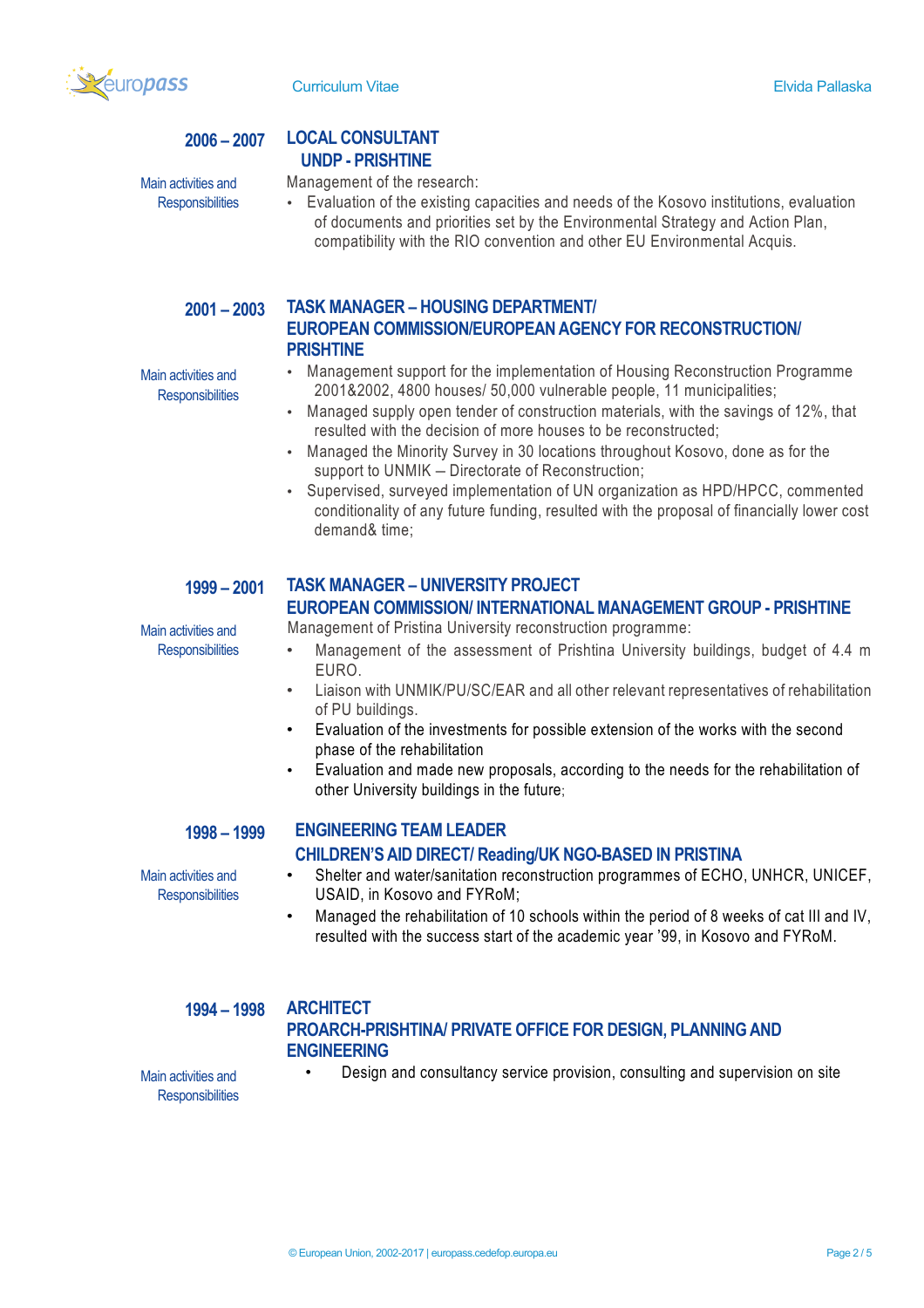

T.

| <b>EDUCATION AND</b><br><b>TRAININGS</b> |                                                                                                                                                                                                                                                                                                 |
|------------------------------------------|-------------------------------------------------------------------------------------------------------------------------------------------------------------------------------------------------------------------------------------------------------------------------------------------------|
| <b>Nov. 2018</b>                         | Training of trainers course: Energy auditing in Buildings"<br><b>GIZ</b><br><b>Certificate</b>                                                                                                                                                                                                  |
| $2011 - 2016$                            | <b>DOCTORAL STUDIES</b><br>POLYTECHNICAL UNIVERSITY OF TIRANA/FACULTY OF URBAN PLANNING<br>Thesis: "TOWARD METROPOLITAN URBAN REGION THROUGH REGIONAL<br><b>COOPERATION- CASE OF PRISHTINA",</b><br><b>Mentor: Prof. Dr. Andrea Maligari;</b>                                                   |
|                                          | UNIVERSITY OF TOKYO/UNCRD/NAGOYA/JAPAN<br>"Environmental Sustainable Transport Planning" - EST"                                                                                                                                                                                                 |
| $2004 - 2005$                            | <b>MASTER STUDIES</b><br>UNIVERSITETI OF ERASMUS/INSTITUTE FOR HOUSING AND URBAN STUDIES,<br><b>URBAN MANAGEMENT AND DEVELOPMENT</b><br>Thesis: "KNOWLEDGE - BASED DEVELOPMENT - IMPLICATIONS IN POLICIES<br>AND PLANNING - CASE OF PRISHTINA"<br><b>Mentor: Prof. Dr. William Van Winden";</b> |
| <b>March 2008</b>                        | <b>Training in Project Development for European Integration</b><br>EU, IHS, UNDP<br><b>Certificate</b>                                                                                                                                                                                          |
| <b>Nov. 2006</b>                         | Training on Planning methodologies approaches in EU<br><b>Riinvest</b><br><b>Certificate</b>                                                                                                                                                                                                    |
| 2003 - 2004                              | EPA - Environmental Protection Agency / "URBAN - ENVIRONMENAL ISSUES" -<br><b>WASHINGTON DC</b>                                                                                                                                                                                                 |
| $1984 - 1990$                            | <b>STUDIES FOR ENGINEERING OF ARCHITECTURE/</b><br>UNIVERSITY OF PRISHTINA<br>Thesis: "Design Project at the University Campus – Building of the Academy of Art and<br>Science building"<br><b>Mentor: Prof. Dr.Bashkim Fehmiu;</b>                                                             |

# **THEMATIC LECTURES**

- **05/2016** *University of Nova Gorica*, Slovenia - "Role of Urban/Spatial Planning in Real Estate development";
- **11/2015** *University of Gjakova, Kosovo*– "Role of Urban/Spatial Planning in environmental protection";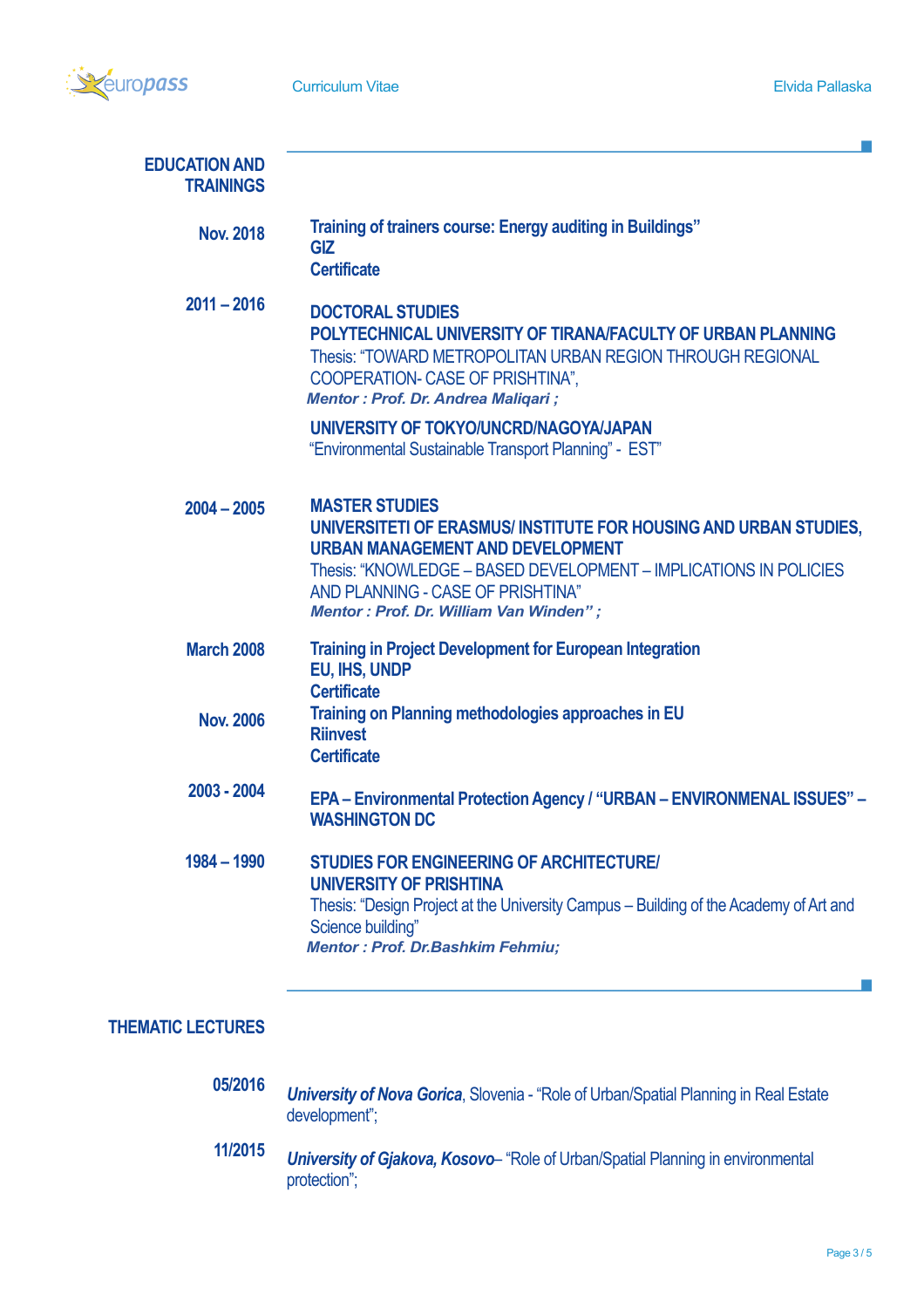

- **11/2015** *Polytechnical University of Tirana* /Albania– "Development of Functional Urban regions, within the Region";
- **11/2015** *Prishtina University/Cathedre of Urbanism* – "Transport Oriented Development – TOD"/Master studies
- **08/2012** *TOKYO University*– "Challenges to Spatial Planning of Transport Oriented Development – case of Kosovo"

# **PUBLICATIONS**

- *1. "How far from Knowledge- Based Development, case study of Prishtina from 2005 to 2018", Book of Abstract, ICASP- UBT International Conference on Architecture and Spatial Planning, Prishtina October 2018.*
- *2. "Impact of Planning and legislation via "Profit Driven Construction" to Unsustainable city of Prishtina", Book of Abstract, 7th International Conference on Engineering, Infrastructure and Environment, UBT, Prishtina, October 2018.*
- *3. "New Urban Agenda – How far by the Spatial Planning legislation in Kosovo and Albania"-Autor, Proceedings, ICASP 2017/Durres Albania 2017.*
- *4. "Daily migration – indicator to defining Functional Urban Region – case of Prishtina", Autor, Proceedings, ICASP 2016/Durres Albania 2016.*
- *5. "Sustainability by improving energy efficiency in Traditional Housing in Kosovo. World Building Congress 2016: Intelligent built environment for life" – Tampere/ Finland, Autor; Proceedings, May 2016.*
- *6. "Improving hospital performance in Kosovo – Rethinking accessibility, The 3rd International Conference with Exhibition S.ARCH 2016 – NEXT ARCHITECTURE, 25-27 May 2016, Budva, Montenegro*
- 7. *"Toward Metropolitan Prishtina – via Regional cooperation"– Politechnical University of Tirana, December 2015*
- 8. *"Integration of Cultural Heritage into Spatial Planning – case study of Hani i Elezit" - Balkan Journal of Interdisciplinary Research Vol. 1 No. 2, Author, September 2015.*
- *9. "Defining Urban Metropolitan Region through Daily Migration as indicator – case of Prishtina", Author, Int. Journal "THESIS" - ISSN 1848-4298, Prishtine, May 2015.*
- *10. "Integration of City of the Prishtina via Mobility as indicator – case of Kalabria neighborhood",Author, Int. Journal "THESIS" -ISSN 2012-429, Prishtine, May 2013,*
- *11. "Prishtina – Integrated City or not? "–Documentary film /SOROS Prishtine- Author, May 2012.*
- *12. "Planned spatial Development – indicators of collective consciousness and scoetal development"– European Magazine no6, "Urban Development" /SOROS; Author, May, 2012.*
- *13. "City protection – environmental protection?" – European Magazine no4" – "Environment" /SOROS, Author, July 2011.*
- *14. "Spatial Plan of Hydropowerplant Zhurri 2012-2025", Coauthor, MESP Kosovo– January 2010;*
- *15. "Integration of Cultural Heritage in Spatial Plans", ChWB-Cultural heritage without*